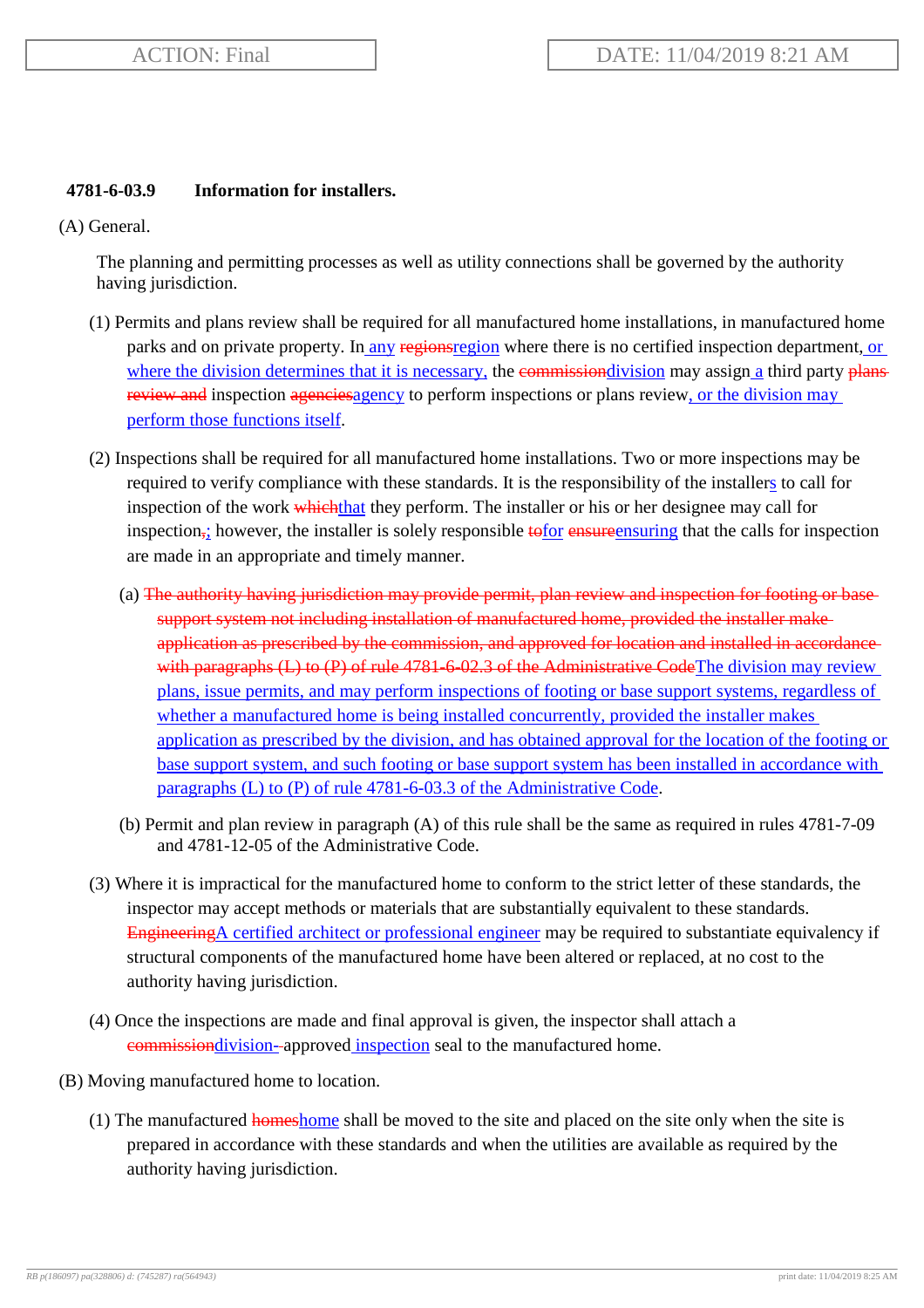- (2) Access for the transporter. Before attempting to move a home, the transporter should ensure that the transportation equipment and home can be routed to the installation site and that all special transportation permits required by the authority having jurisdiction have been obtained.
- (3) Drainage structures. Ditches and culverts used to drain surface runoff shall meet the requirements of the authority having jurisdiction and are considered in the overall site preparation.
- (C) Permits and alterations.
	- (1) Issuance of permits. All necessary fee(s) shall be paid and permits shall be obtained, which may include verification that the requirements of the authority having jurisdiction regarding encroachments in streets, yards, and courts are obeyed and that permissible setback and fire separation distances from property lines and public roads are met.
	- (2) Alterations. Prior to making any alteration to a home or its installation, the installer shall contact the authority having jurisdiction to determine if plan approval and permits are required.
- (D) Installation of manufactured home with attached accessory building or structure.
	- (1) Each accessory building or structure is designed to support all of its own live and dead loads, unless the structure is included in the manufactured home's installation instructions or designed by an Ohio registered professional engineer or registered architect. The design loads for an accessory building and structure shall be the site specific loads according to the residential code of Ohio. No accessory building or structure shall restrict the egress openings including required egress doors and windows. The inspection of construction of accessory buildings or structures shall be performed by the local authority having jurisdiction, not Ohio manufactured homes commissiondivision inspectors.
	- (2) AwningsRamadas and earpotscarports.
		- (a) AwningsRamadas and carports shall not restrict the required egress openings in a manufactured home.
		- (b) AwningsRamadas and carports shall be open on at least one side. If enclosed on three sides, must maintain a thirty-six inch means of egress toward the opposite of the open end.
	- (3) Attached garages.
		- (a) An attached garage shall be free standing and self-supporting and anchored and supported in accordance with the manufacturer's installation instructions. If the attached garage is site-built, it shall be constructed in accordance with the residential code of Ohio. Attached garages shall have the fire separation from living and sleeping spaces as required in the residential code of Ohio. The inspection of construction of accessory buildings shall be performed by the local authority having jurisdiction, not Ohio manufactured homes commissiondivision inspectors.
		- (b) Garages shall not eliminate the path of egress from the manufactured home. Garages shall not be placed where the bedroom egress window is blocked unless there is a second egress window in the same bedroom whichthat is not blocked. Alternate egress routes shall be subject to approval by the authority having jurisdiction.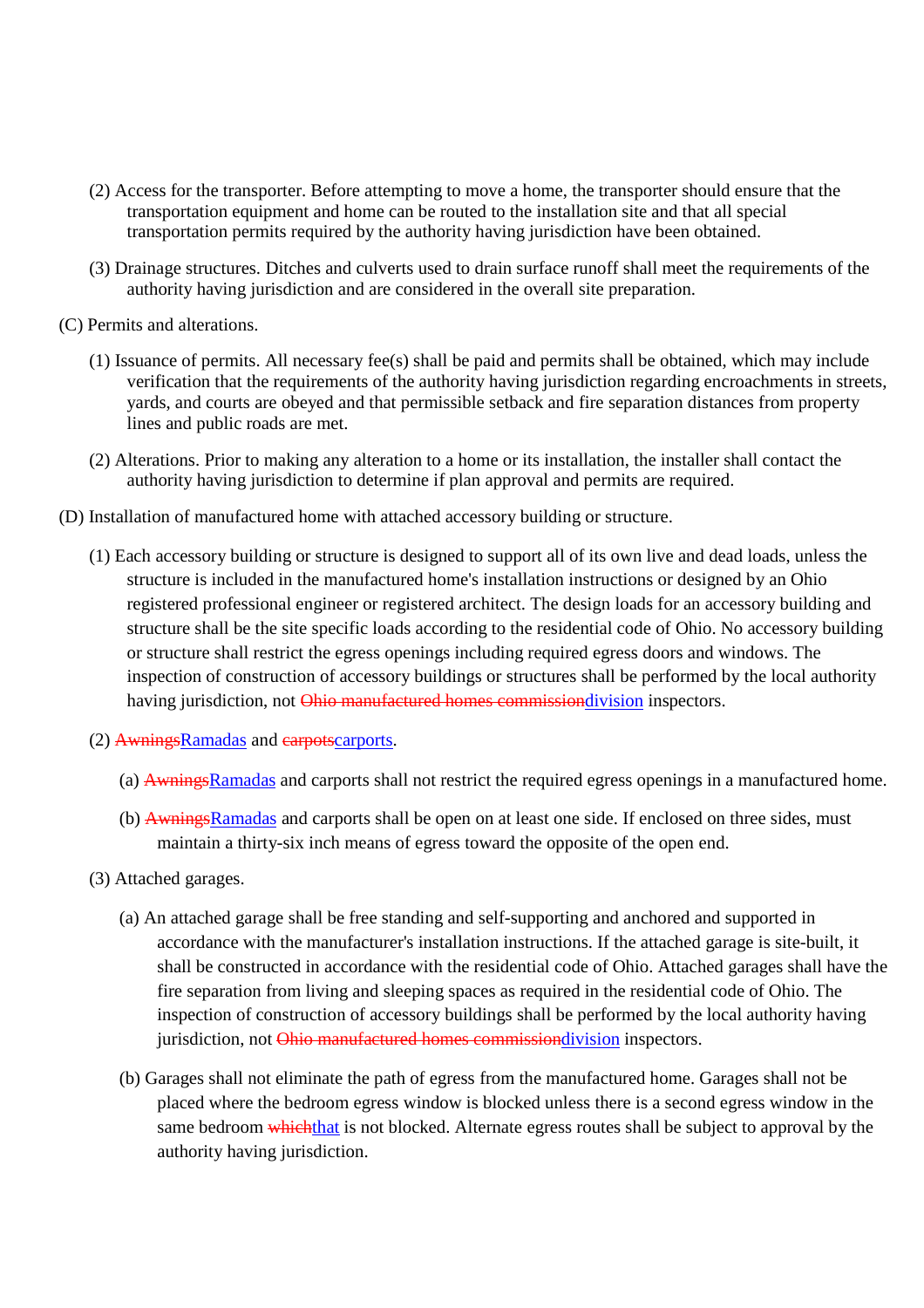- (c) One manufactured home egress door shall open directly to the outside without passing through a garage or accessory building.
- (d) Ventilation, attic access, and crawl space access openings between the manufactured home and garage shall not be permitted.
- (4) Basements
	- (a) Basements not designed by the home manufacturer shall be designed by an Ohio registered professional engineer or registered architect in accordance with the MHCSS, the requirements of the manufactured home, and these standards.
	- (b) Basements shall be designed for the appropriate horizontal and vertical loads required for the site per the residential code of Ohio. Basement design loads shall include the live and dead loads of the manufactured home.
	- $(c)$  Except where specified in these standards, or the manufacturer's installation instructions, basements shall be constructed in accordance with the residential code of Ohio. The inspection of construction of basements shall be performed by the local authority having jurisdiction, not Ohio manufactured homes commissiondivision inspectors.
	- (d) Basements shall have smoke alarms or detectors installed in accordance with the manufactured homemanufacturer's installation instructions, residential code of Ohio, manufacturer's listing and installation instructions or NFPA 72 and these standards.
	- (e) Basements may include a garage if wall, ceiling, and door separation is provided in accordance with the provisions for garages in the residential code of Ohio.
- (5) Miscellaneous modifications.

All egress doors and windows shall be readily openable without the use of a key or special effort or knowledge. No installer shall alter the manufacturer's egress provisions except where specifically permitted in these standards. Bars, grills, screens or other obstructions placed over egress doors or windows shall be releasable or removable from the inside without the use of a key or tool.

- (E) Utility system connections.
	- (1) Proper procedures. The authority having jurisdiction shall be consulted before connecting the manufactured home to any utilities, and only qualified personnel familiar with local requirements are permitted to make utility site connections and conduct tests.
	- (2) Drainage system. The main drain line shall be connected to the site's sewer hookup, using an elastomeric coupler or by other methods acceptable to the authority having jurisdiction, as shown in figure 9A of this rule.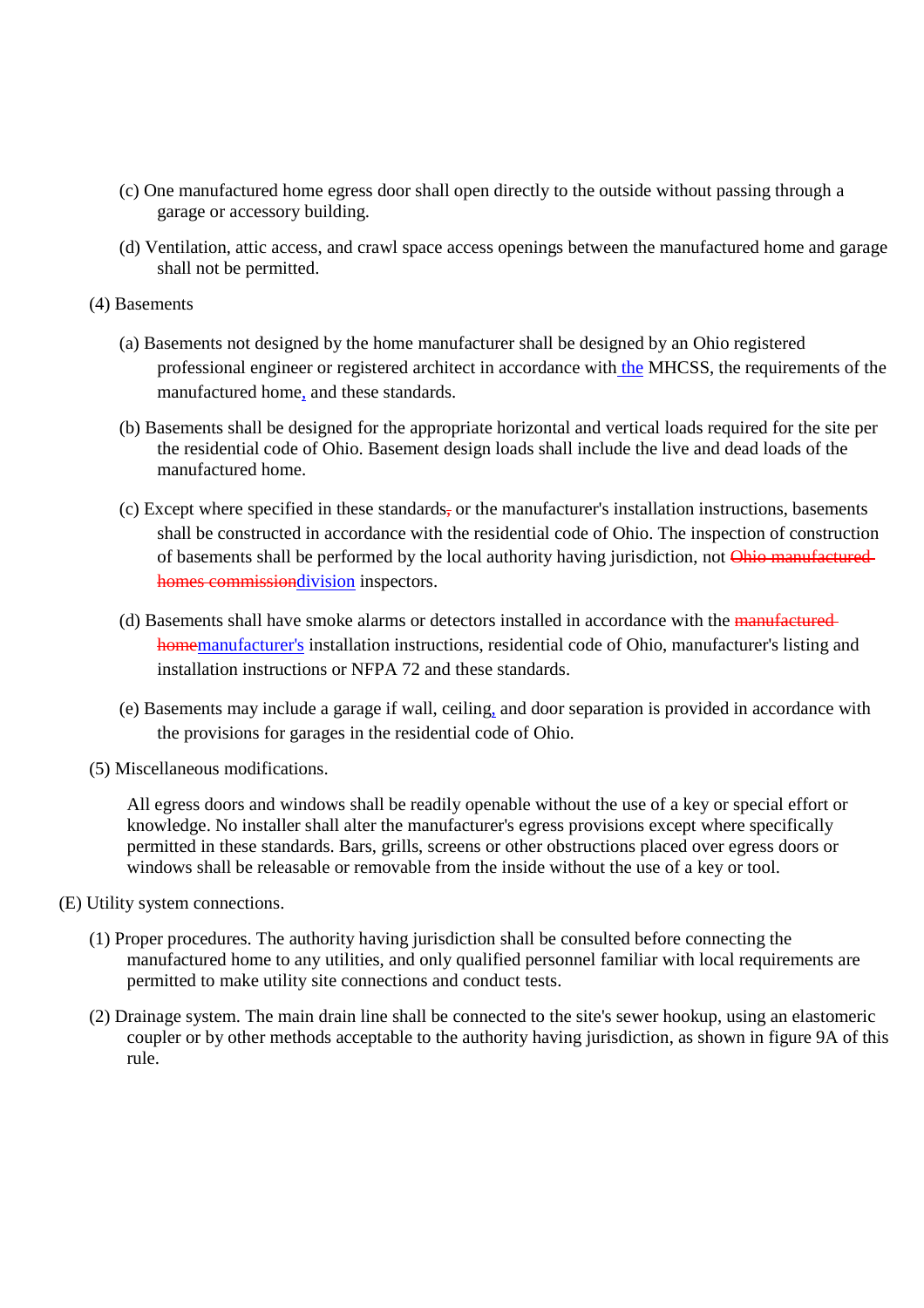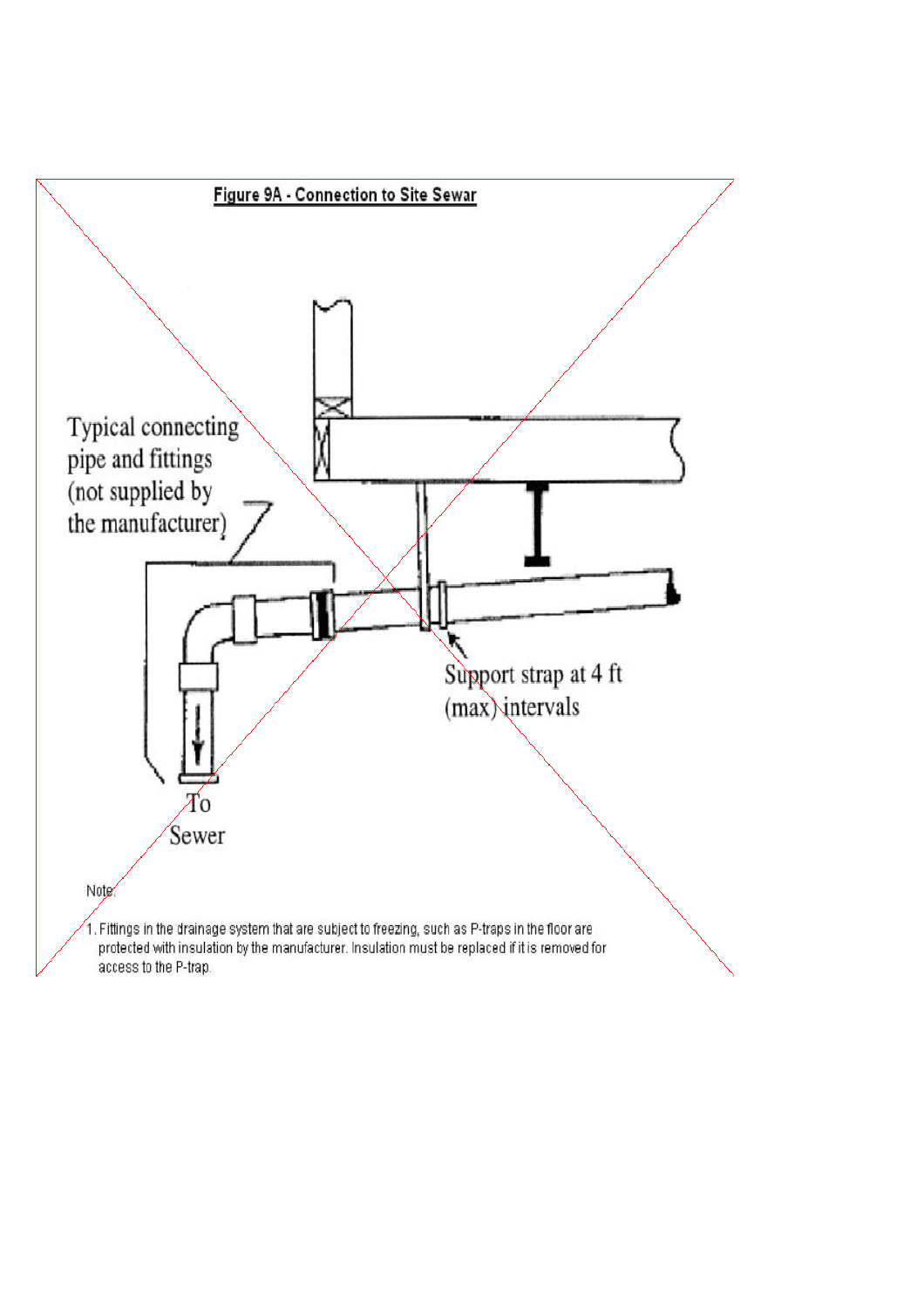Figure 9A - Connection to Site Sewer



Note:

- 1. Fittings in the drainage system that are subject to freezing, such as P-traps in the floor are protected with insulation by the manufacturer. Insulation must be replaced if it is removed for access to the P-trap.
- (3) Fuel supply system.
	- (a) Conversion of gas appliances. A service person acceptable to the authority having jurisdiction may convert the appliance from one type of gas to another, following instructions by the manufacturer of each appliance.
	- (b) Orifices and regulators. Before making any connections to the site supply, the inlet orifices of all gas-burning appliances shall be checked to ensure they are correctly set up for the type of gas to be supplied.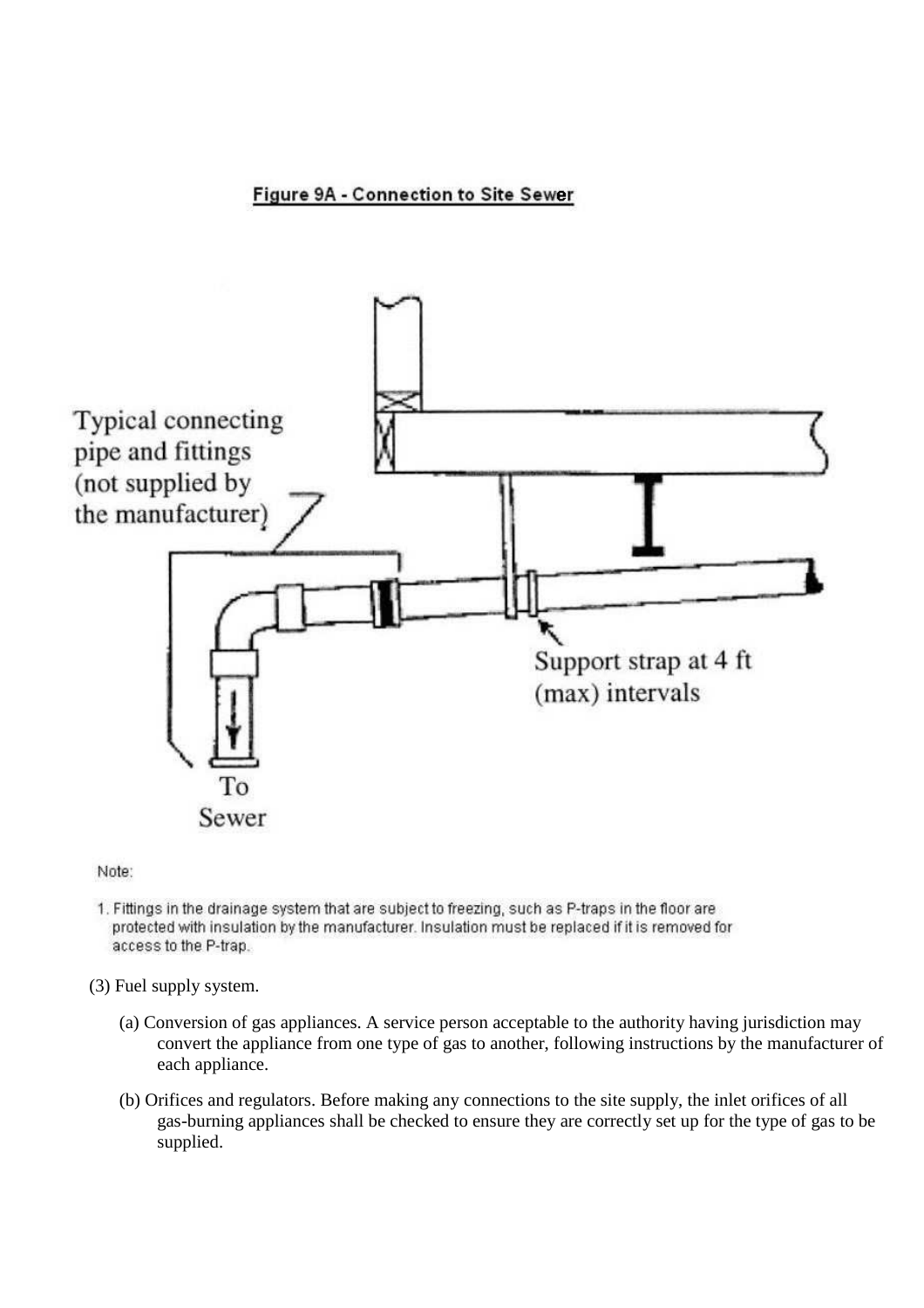- (c) Connection procedures. Gas-burning appliance vents shall be inspected to ensure that they are connected to the appliance and that roof jacks are properly installed and have not come loose during transit.
- (d) Gas appliance start up procedures. The authority having jurisdiction shall be consulted concerning the following gas appliance startup procedures:
	- (i) One at a time, opening equipment shutoff valves, lighting pilot lights when provided, and adjusting burners and spark igniters for automatic ignition systems shall be in accordance with each appliance manufacturer's instructions.
	- (ii) Checking the operation of the furnace and water heater thermostats.
	- (iii) The authority having jurisdiction shall be consulted prior to connection to the gas supply.
- (F) Heating oil systems.
	- (1) Homes equipped with oil burning furnaces shall have their oil supply tank and piping installed and tested on site in accordance with in accordance with NFPA 31, "Standard for the Installation of Oil Burning Equipment," 2001 or the authority having jurisdiction, whichever is more stringent.
	- (2) The oil burning furnace manufacturer's instructions shall be consulted for pipe size and installation procedures.
	- (3) Oil storage tanks and pipe installations shall meet all applicable local regulations of the authority having jurisdiction.
	- (4) Tank installation requirements.
		- (a) The tank shall be located where it is accessible to service and supply and safe from fire and other hazards.
		- (b) In flood hazard areas, the oil storage tank shall be anchored and elevated to or above the design flood elevation, or anchored and designed to prevent flotation, collapse, or permanent lateral movement during the design flood.
		- (c) Leak test procedure. Before the system is operated, it shall be checked for leaks in the tank and supply piping in accordance with NFPA 31, "Standard for the Installation of Oil Burning Equipment," 2001or the requirements of the authority having jurisdiction, whichever is more stringent.
- (G) Telephone and cable television.

Telephone and cable television wiring shall be installed in accordance with requirements of the authority having jurisdiction and the national electric codeNEC, NFPA No. 70-200870.